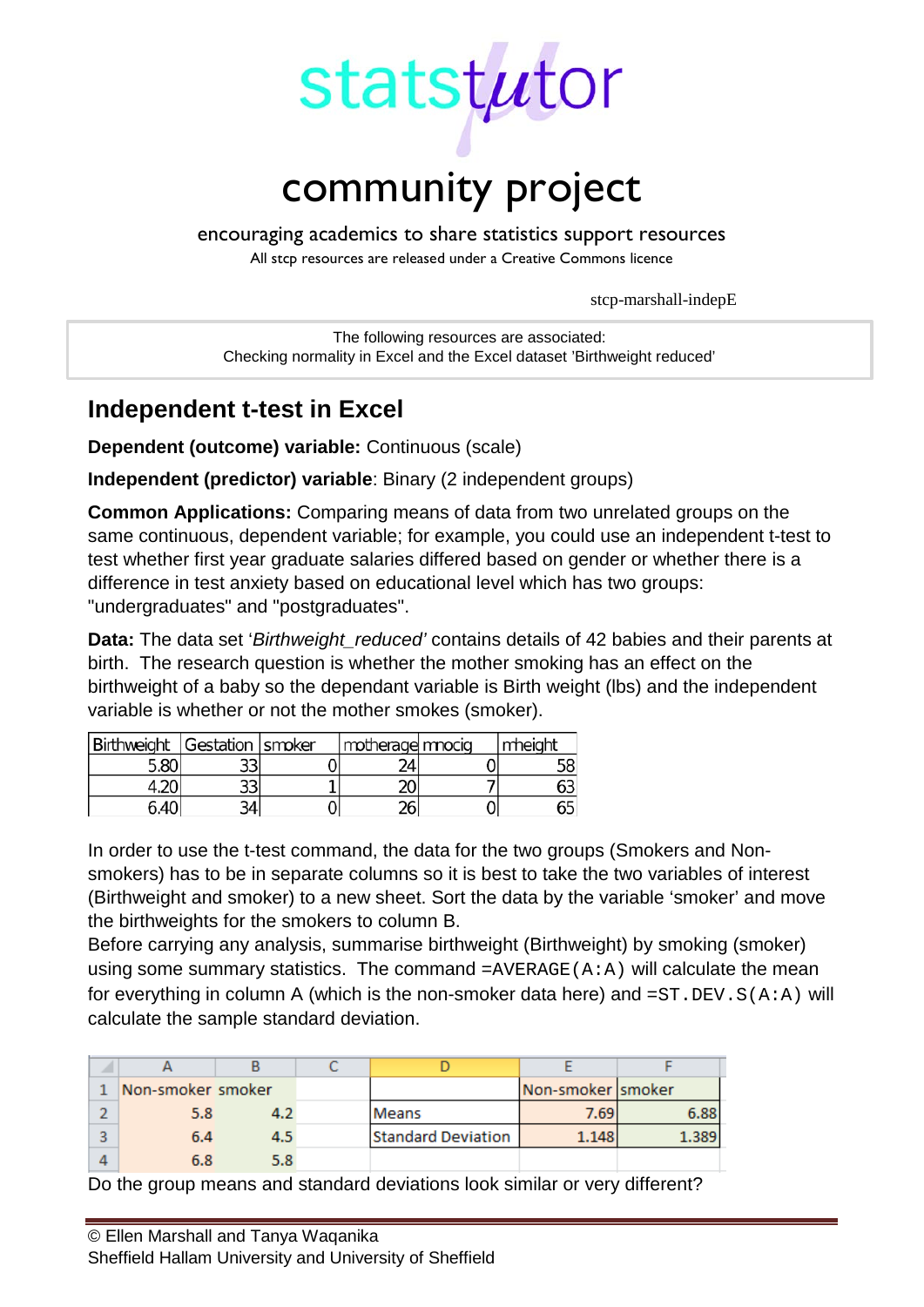| <b>Assumptions</b>                                                                                              | How to check                                                                                                                                                                                | What to do if the<br>assumptions is not met                                                                                                                                 |
|-----------------------------------------------------------------------------------------------------------------|---------------------------------------------------------------------------------------------------------------------------------------------------------------------------------------------|-----------------------------------------------------------------------------------------------------------------------------------------------------------------------------|
| The dependent variable<br>should be approximately<br>normally distributed for<br>each group                     | Use histogram, QQ plots, normality<br>tests by group<br>For more details see the Checking<br>normality in Excel resource.                                                                   | If the data for either group<br>are very skewed, use the<br>Mann-Whitney test                                                                                               |
| Homogeneity (equality)<br>of variance: The<br>variances (SD squared)<br>should be similar for all<br>the groups | If one SD is more than twice the other,<br>the assumption has not been met.<br>Alternatively, use the F-test command<br>=F.TEST(group1,group2) where<br>p<0.05 indicates unequal variances. | If one SD is more than<br>twice the other, the results<br>of the t-test are less<br>reliable. An adjustment<br>can be made to the t-test<br>command to account for<br>this. |

## **Checking the assumptions**

## **Checking the assumptions for this data**

To check the assumption of normality, produce histograms of the dependent variable birthweight for each group. Excel can produce histograms using the 'Data analysis toolpak' add in but using a website such as the one suggested here is often simpler and produces more options:

<https://www.ai-therapy.com/psychology-statistics/distributions/normal>



Both histograms are approximately normally distributed so the assumption has been met. QQplots or normality tests could also be used to assess normality (see *checking normality in Excel* resource for more details).

For checking the equality of variances, the ratio of the standard deviations is calculated by dividing the largest by the smallest standard deviations so here

 $=$ MAX(E3:F3)/MIN(E3:F3)gives the value 1.21. As this is smaller than 2, the assumption has been met. The assumption can also be checked using the F-test command and the raw data, which is in columns A and B here. The command  $=$  F. TEST(A:A, B:B) gives a p-value of 0.4069. A p-value of less than 0.05 indicates the variances may not be equal. Again the assumption has been met.

| <b>Checking equality of variance</b> |              |                              |
|--------------------------------------|--------------|------------------------------|
| <b>Test</b>                          | <b>Value</b> | <b>Unequal variances if:</b> |
| <b>SD</b> ratio                      |              | $1.21$ SD ratio > 2          |
| <b>F-test</b>                        |              | $0.4069$ p < 0.05            |

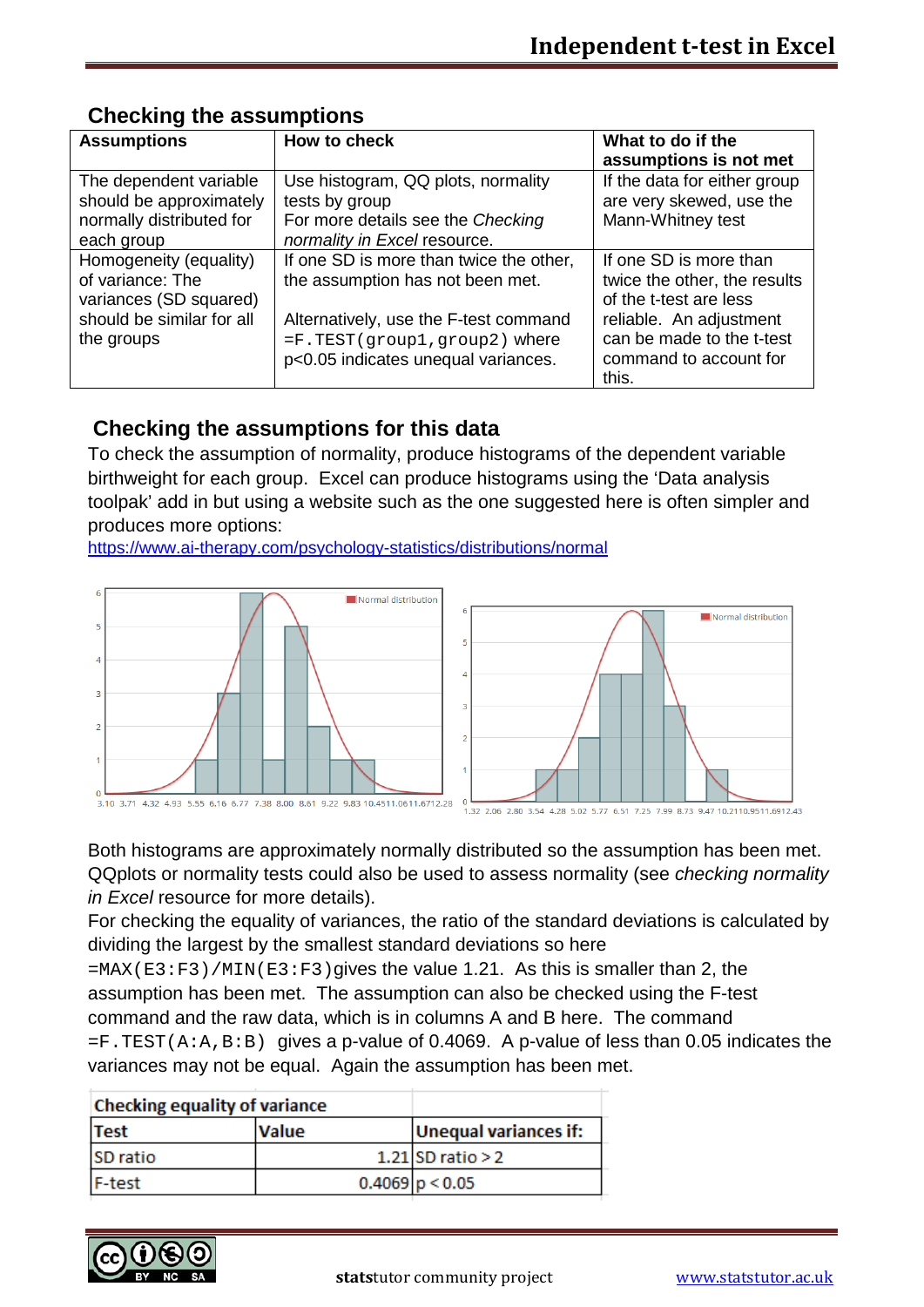Warning: If you have a large sample size the F-test may give a significant p-value even when the standard deviations are similar so look at the standard deviations as well as the test results.

## **Steps for the independent t-test in Excel and output**

The independent t-test tests the null hypothesis 'There is no difference in the mean birthweights of babies whose mothers smoke and don't smoke'. The null is rejected if the p-value for the t-test is less than 0.05 and statistically significant evidence of a difference concluded. There are several methods for carrying out a t-test in Excel and two will be covered here; using Excel commands and using the standard Excel 'add-in' the data analysis toolpak.

### **Method 1: Using the commands**

Excel has a general t-test command which calculates a p-value for the data.

=T.TEST(group1,group2,tails,test)

 $Group1 = the cells containing the group 1 values e.g. non-smokes.$ 

Group  $2 =$  the cells containing the group 2 values e.g. smokers

Tails: Are you doing a one or a two tailed test? 1=one, 2=two-tailed. If you are not sure, put two as this is standard practice.

Test: there are three options

 $1 =$  paired t-test

2=Independent t-test assuming equal variances

3= Independent- t-test not assuming equal variances

For this example, two independent groups are being compared and the assumption of equal variances has been met so choose option 2. It is a two-tailed test so tails = 2 as well. Therefore, the command used is  $=t$ .  $test(A:A,B:B,2,2)$  which gives a p-value of 0.0465. As this is less than 0.05, there is significant evidence of a difference between the two groups. If there is a significant difference, it is common to report the difference between the means.

*There is significant evidence (p = 0.0465) that there is a difference in the birthweight of babies whose mothers smoke and don't smoke. In this dataset, smokers have babies who weigh 0.81 lbs less on average.*